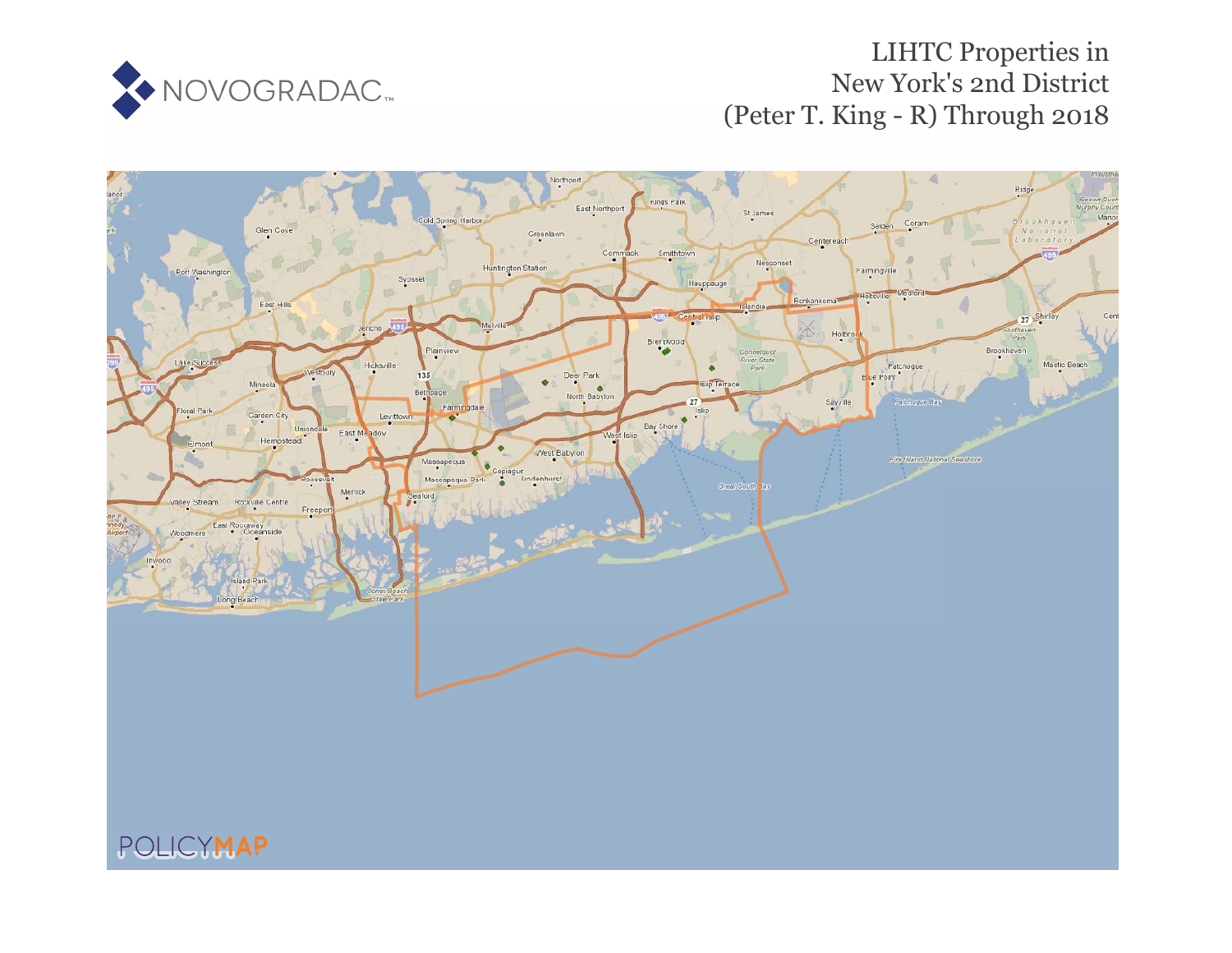## LIHTC Properties in New York's 2nd District Through 2018

| <b>Project Name</b>                                   | <b>Address</b>                    | <b>City</b>               | <b>State</b>     | <b>Zip Code</b> | Nonprofit<br><b>Sponsor</b> | <b>Allocation</b><br>Year | <b>Annual</b><br><b>Allocated</b><br><b>Amount</b> | <b>Year PIS</b> | <b>Construction Type</b>  | <b>Total</b><br><b>Units</b> | Low<br><b>Income</b><br><b>Units</b> | <b>Rent or</b><br><b>Income</b><br><b>Ceiling</b> | <b>Credit %</b>                          | <b>Bond</b> | <b>HUD Multi-Family</b><br>Tax-Exempt Financing/<br><b>Rental Assistance</b> |
|-------------------------------------------------------|-----------------------------------|---------------------------|------------------|-----------------|-----------------------------|---------------------------|----------------------------------------------------|-----------------|---------------------------|------------------------------|--------------------------------------|---------------------------------------------------|------------------------------------------|-------------|------------------------------------------------------------------------------|
| <b>POLLACK GARDENS</b>                                | 191 MAIN ST                       | <b>ISLIP</b>              | NY               | 11751           | Yes                         | 2005                      | \$313,805                                          | 2007            | Acquisition and Rehab 50  |                              | 50                                   | <b>50% AMGI</b>                                   | $70\,\%$ present $\,$ No value           |             |                                                                              |
| CONCERN AMITYVILLE                                    | 600 ALBANY<br>AVENUE BLDG1        | <b>AMITYVILLE</b>         | NY               | 11701           | Yes                         | 2014                      | \$1,288,178                                        | 2014            | <b>New Construction</b>   | 60                           | 60                                   | 60% AMGI                                          | $70\%$ present $\overline{N_0}$<br>value |             | No                                                                           |
| WYANDANCH RISING - 40 STATION<br><b>BUILDING A</b>    | <b>DRIVE</b>                      | <b>BABYLON</b>            | NY               | 11798           | $\mathbf{N}\mathbf{o}$      | 2013                      | \$1,122,000                                        | 2015            | New Construction          | 91                           | $52\,$                               | 60% AMGI                                          | $70\,\%$ present $\,$ No value           |             | No                                                                           |
| <b>BROOKVIEW</b><br><b>COMMONS</b>                    | 100 COMMONS<br>WAY                | <b>DEER PARK</b>          | NY               | 11729           | No                          | 2001                      | \$0                                                | 2002            | New Construction          | 168                          | 168                                  |                                                   | $30$ % present $\,$ $\rm Yes$<br>value   |             |                                                                              |
| <b>KRYSTIE MANOR</b>                                  | 865 CNTY LINE AMITYVILLE<br>RD    |                           | NY               | 11701           |                             | 1995                      | \$0                                                | 1995            | <b>New Construction</b>   | 50                           | 50                                   |                                                   | $70\,\%$ present $\,$ No value           |             |                                                                              |
| WYANDANCH RISING -<br><b>BUILDING B</b>               | 10 STATION DR WYANDANCH           |                           | NY               | 11798           |                             | Insufficient<br>Data      | \$865,825                                          | 2015            | <b>New Construction</b>   | 86                           | 53                                   | 60% AMGI                                          | 30 % present<br>value                    |             |                                                                              |
| ANDPRESS PLAZA                                        | 2 ANDPRESS PLZ AMITYVILLE         |                           | NY               | 11701           |                             | 2015                      | \$277,773                                          | 2016            | Not Indicated             | 51                           | 47                                   | 60% AMGI                                          | 30 % present<br>value                    |             |                                                                              |
| COPIAGUE COMMONS                                      | <b>56 RAIL ROAD</b><br><b>AVE</b> | COPIAGUE                  | $_{\mathrm{NY}}$ | 11726           |                             | 2015                      | \$7,200,829                                        | 2017            | Not Indicated             | $\bf{0}$                     | $\mathbf 0$                          |                                                   | 30 % present<br>value                    |             |                                                                              |
| <b>WOODBRIDGE AT</b><br><b>FARMINGDALE</b>            |                                   | 477 FULTON ST FARMINGDALE | NY               | 11735           | No                          | 1996                      | \$237,176                                          | 1996            | New Construction          | 28                           | 28                                   | <b>50% AMGI</b>                                   | $70\,\%$ present $\,$ No value           |             |                                                                              |
| BROADWAY WEST APTS $^{75}_{RD}$ SPRINGFIELD BRENTWOOD |                                   |                           | $_{\mathrm{NY}}$ | 11717           |                             | 1998                      | \$0                                                | 2000            | <b>New Construction</b>   | 72                           | 72                                   |                                                   | 70 % present $\hbox{~No}$<br>value       |             |                                                                              |
| <b>ST ANNE'S GARDEN</b>                               | <b>80 SECOND AVE BRENTWOOD</b>    |                           | NY               | 11717           |                             | 1999                      | $\$0$                                              | 2000            | <b>New Construction</b>   | 100                          | 100                                  |                                                   | $70\,\%$ present $\,$ No value           |             |                                                                              |
| <b>WOODBRIDGE AT</b><br><b>FARMINGDALE II</b>         |                                   | 461 FULTON ST FARMINGDALE | NY               | 11735           | $\rm No$                    | 2000                      | \$528,104                                          | 2000            | New Construction          | 62                           | 62                                   | 50% AMGI                                          | $70\,\%$ present $\,$ No value           |             |                                                                              |
| COURT PLAZA SENIOR<br><b>APTS</b>                     | 1 HOPPEN DR CENTRAL ISLIP         |                           | NY               | 11722           |                             | 2004                      | \$0                                                | 2002            | Acquisition and Rehab 152 |                              | 152                                  |                                                   | $30$ % present $\,$ No value             |             |                                                                              |